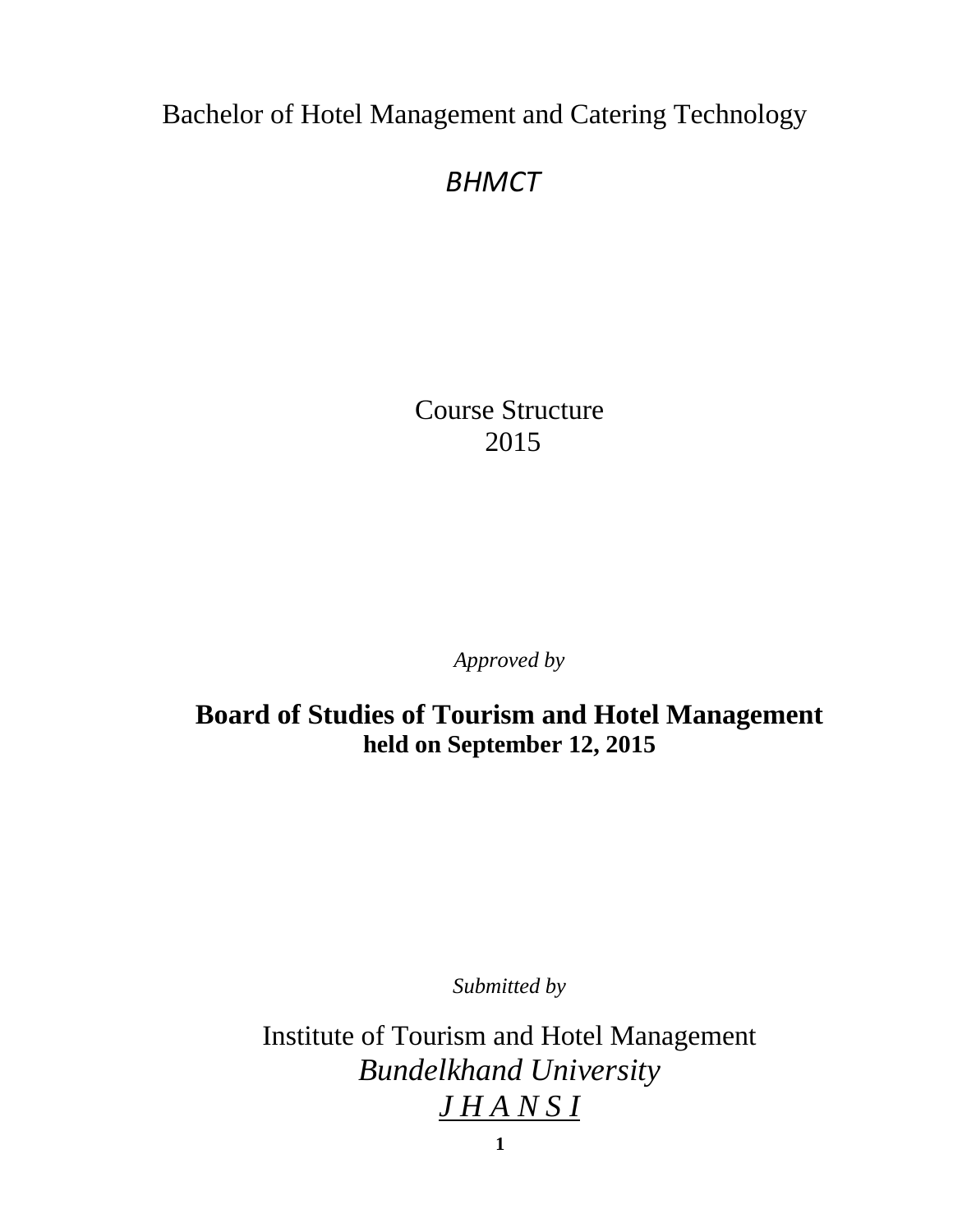## **Bachelor of Hotel Management and Catering Technology** *BHMCT*

## *Course Outline*

| SI. | <b>New Code</b> | <b>Subject</b>                   |      |      |
|-----|-----------------|----------------------------------|------|------|
| No. |                 |                                  |      |      |
|     |                 |                                  | Int. | Ext. |
|     |                 |                                  | 30   | 70   |
| 1.  | 1161            | Introduction to Hospitality,     | 30   | 70   |
|     |                 | Hotel and Hoteliering            |      |      |
| 2.  | 1162            | Tourism Concept and              | 30   | 70   |
|     |                 | Linkages                         |      |      |
| 3.  | 1163            | Principles of Management         | 30   | 70   |
| 4.  | 1164            | <b>Introduction to Computers</b> | 30   | 70   |
|     |                 | Application                      |      |      |
| 5.  | 1165            | <b>Basics of Communication</b>   | 30   | 70   |
| 6.  | 1166            | Conceptual Framework of          | 30   | 70   |
|     |                 | Marketing                        |      |      |
| 7.  | 10167           | <b>Environment Studies</b>       | 20   | 30   |

## **Semester – I**

### **Semester – II**

| SI. | <b>New Code</b> | <b>Subject</b>                 | <b>Internal</b> | <b>External</b> |
|-----|-----------------|--------------------------------|-----------------|-----------------|
| No. |                 |                                |                 |                 |
|     |                 |                                | 30              | 70              |
| 1.  | 1168            | Front Office Operations -      | 30              | 70              |
|     |                 |                                |                 |                 |
| 2.  | 1169            | <b>Food Production</b>         | 30              | 70              |
|     |                 | Operations $-I$                |                 |                 |
| 3.  | 1170            | Food and Beverage              | 30              | 70              |
|     |                 | Services Operations - I        |                 |                 |
| 4.  | 1171            | <b>Housekeeping Operations</b> | 30              | 70              |
|     |                 | $-I$                           |                 |                 |
| 5.  | 1172            | <b>Hygiene and Sanitation</b>  | 30              | 70              |
| 6.  | 1173            | Contemporary                   | 30              | 70              |
|     |                 | Environmental &                |                 |                 |
|     |                 | <b>Ecological Issues</b>       |                 |                 |
| 7.  | 1174            | Hotel Accounting $-I$          | 30              | 70              |
|     |                 | <b>Human Rights</b>            | 20              | 30              |
| 8   | 10175           | Front Office Operations -      | 30              | 70              |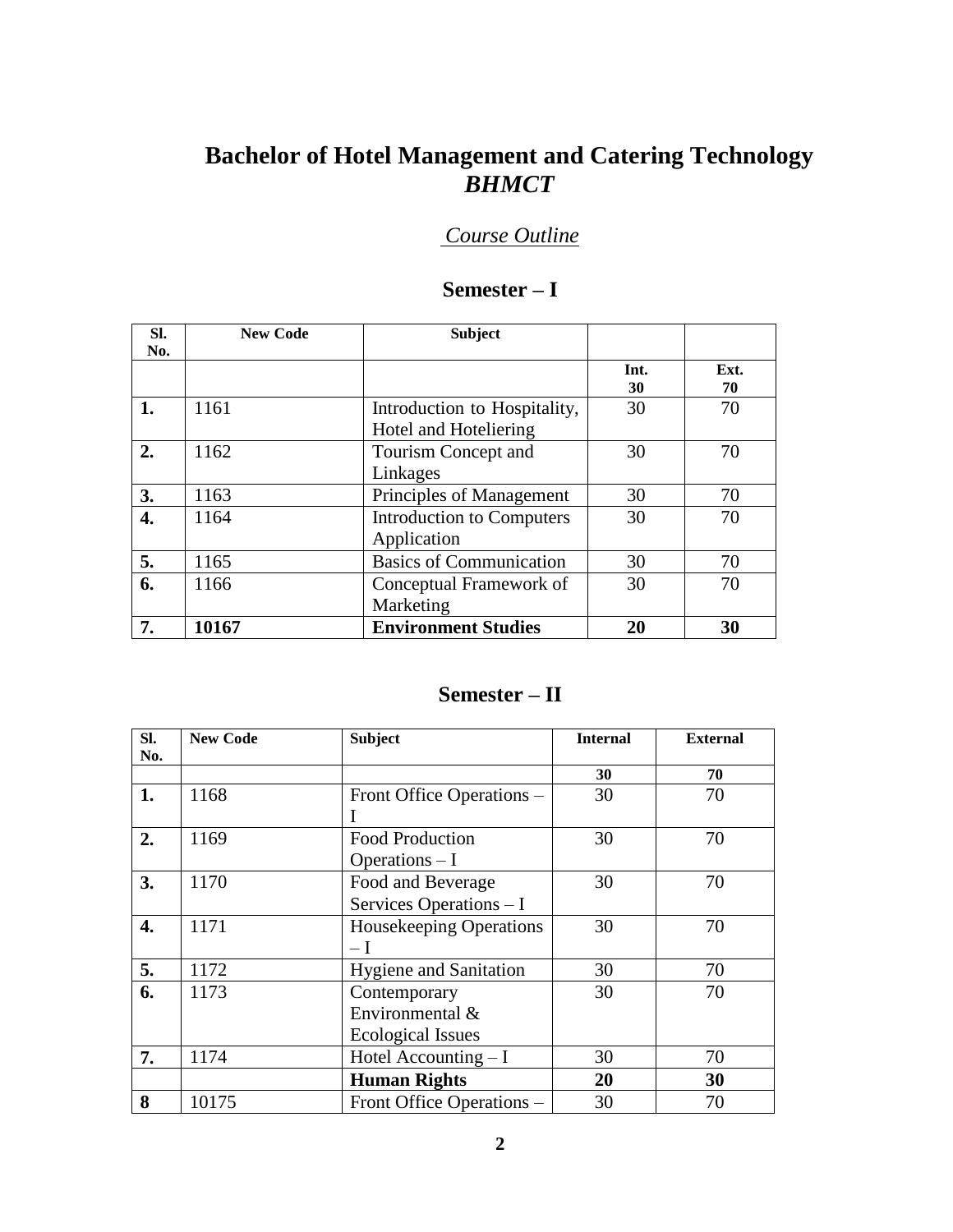|    |       | I Practical                     |    |    |
|----|-------|---------------------------------|----|----|
|    | 10176 | Food Production                 | 30 | 70 |
|    |       | <b>Operations – I Practical</b> |    |    |
| 10 | 10177 | Food and Beverage               | 30 | 70 |
|    |       | Services Operations -           |    |    |
|    |       | Practical I                     |    |    |
|    | 10178 | <b>Housekeeping Operations</b>  | 30 | 70 |
|    |       | - I Practical                   |    |    |

**Preliminary Industrial Training (Four Weeks):**

*The Student shall have to undergo a four weeks preliminary industrial training in a leading hotel/resort property, duly approved by the institute. Though the institute may help the incumbent students in arranging their training in suitable institutions, the sole responsibility, in this context, will rest on the student. The student will have to submit a comprehensive training report in the Department, duly certified by the competent authority of the training institute. The reports will be evaluated by a panel of experts, (one internal and one external), who will also conduct viva voce on the same. The training report shall have to be submitted the report at least one month before commencement of the third semester examinations.* 

**Log Book Evaluation:** *While on the training, the students shall have to maintain a Log Book in the format prescribed by the Institute of Tourism & Hotel Management. The Log Book, to be submitted at least one month before commencement of 3rd semester examination by a panel of experts (One internal and one external).*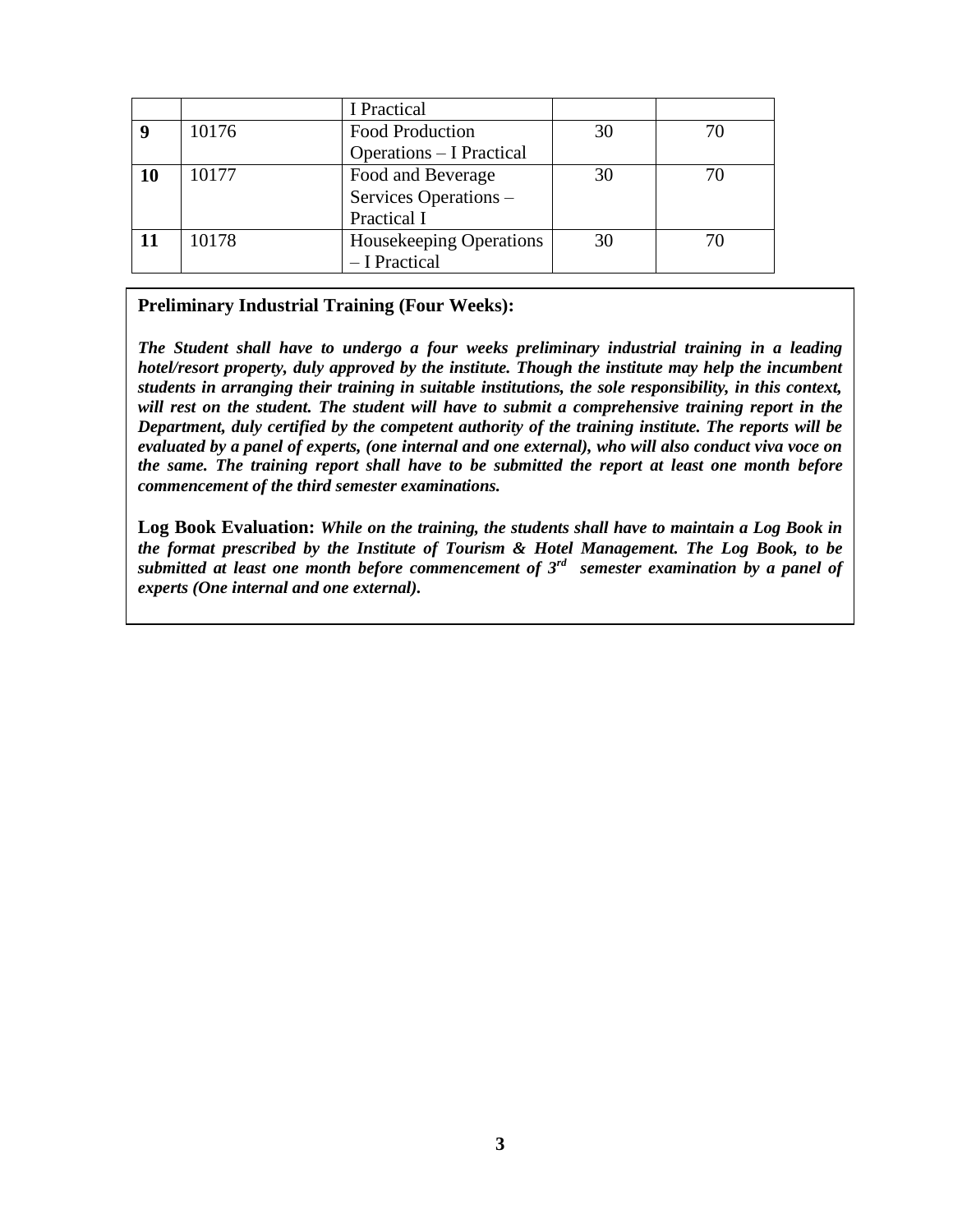| Semester – III |  |  |
|----------------|--|--|
|----------------|--|--|

| Sl. No.        | <b>New Code</b> | <b>Subject</b>                    | <b>Internal</b> | <b>External</b> |
|----------------|-----------------|-----------------------------------|-----------------|-----------------|
|                |                 |                                   | 30              |                 |
|                |                 |                                   |                 | 70              |
| 1.             | 2161            | Front Office Operations – II      | 30              | 70              |
| 2.             | 2162            | Food Production Operations - II   | 30              | 70              |
| 3.             | 2163            | Food and Beverages Services       | 30              | 70              |
|                |                 | Operations - II                   |                 |                 |
| 4.             | 2164            | Housekeeping Operations - II      | 30              | 70              |
| 5.             | 2165            | Hotel Accounting - II             | 30              | 70              |
| 6.             | 2166            | <b>Nutrition and Food Science</b> | 30              | 70              |
| $\overline{7}$ | 20167           | Front Office Operations – II      | 30              | 70              |
|                |                 | Practical                         |                 |                 |
| 8              | 20168           | Food Production Operations – II   | 30              | 70              |
|                |                 | Practical                         |                 |                 |
| 9              | 20169           | Food and Beverages Services       | 30              | 70              |
|                |                 | <b>Operations – II Practical</b>  |                 |                 |
| 10             | 20170           | Housekeeping Operations – II      | 30              | 70              |
|                |                 | Practical                         |                 |                 |
| 11             | 20171           | <b>Training Report</b>            |                 | 100             |

### **Semester – IV**

| Sl. | <b>New Code</b> | <b>Subject</b>                      | <b>Internal</b> | <b>External</b> |
|-----|-----------------|-------------------------------------|-----------------|-----------------|
| No. |                 |                                     |                 |                 |
|     |                 |                                     | 30              | 70              |
| 1.  | 2172            | Front Office Operations – III       | 30              | 70              |
| 2.  | 2173            | Food Production Operations – III    | 30              | 70              |
| 3.  | 2174            | Food and Beverage Service           | 30              | 70              |
|     |                 | Operations - III                    |                 |                 |
| 4.  | 2175            | Housekeeping Operations – III       | 30              | 70              |
| 5.  | 2176            | <b>Ethical Legal and Regulatory</b> | 30              | 70              |
|     |                 | <b>Aspects of Hoteliering</b>       |                 |                 |
| 6.  | 2177            | <b>Organizational Behavior</b>      | 30              | 70              |
| 7   | 20178           | Front Office Operations – III       | 30              | 70              |
|     |                 | Practical                           |                 |                 |
| 8   | 20179           | Food Production Operations - III    | 30              | 70              |
|     |                 | Practical                           |                 |                 |
| 9   | 20180           | Food and Beverage Service           | 30              | 70              |
|     |                 | <b>Operations – III Practical</b>   |                 |                 |
| 10  | 20181           | Housekeeping Operations – III       | 30              | 70              |
|     |                 | Practical                           |                 |                 |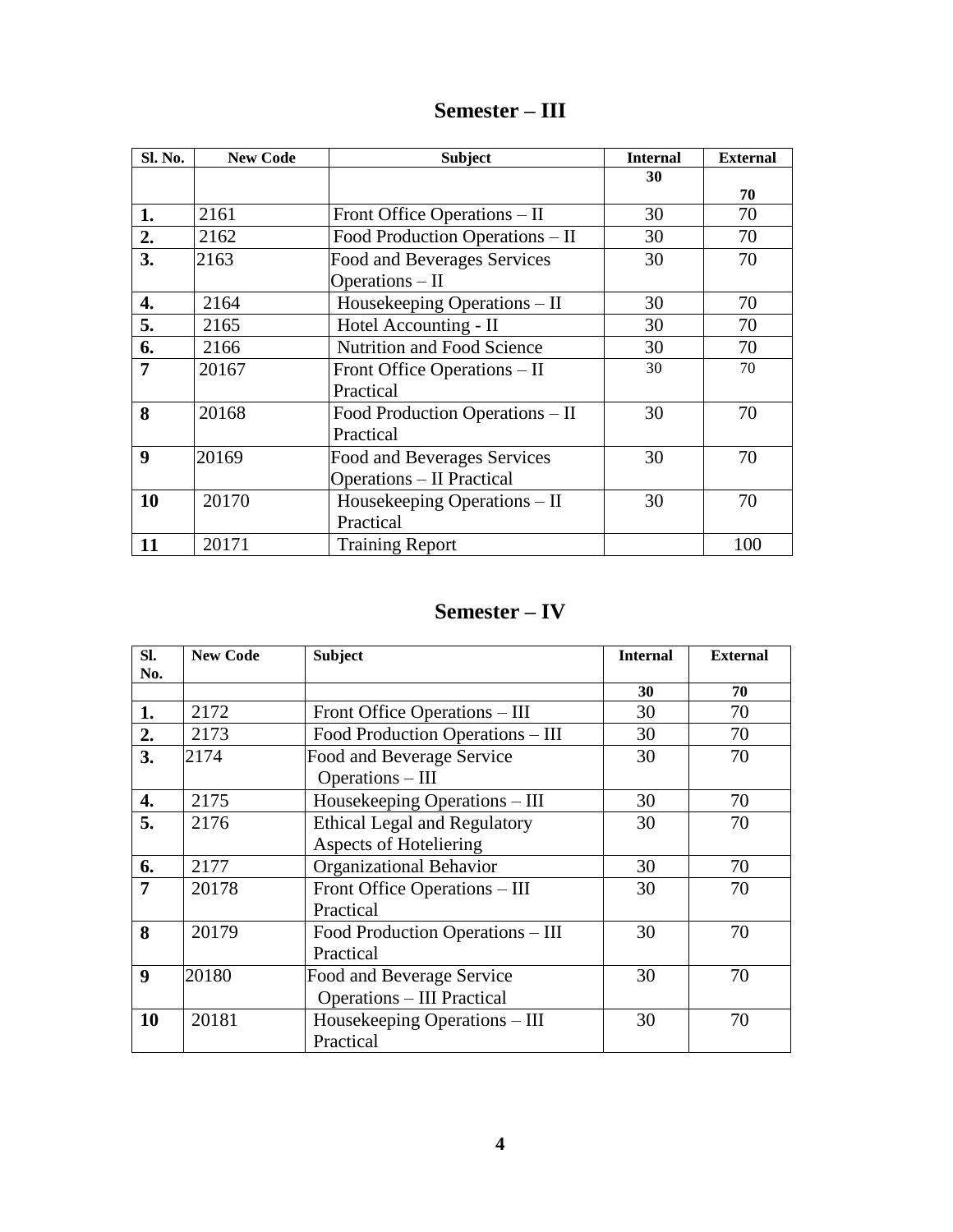| SI.              | <b>New Code</b> | <b>Subject</b>                    | <b>Internal</b> | <b>External</b> |
|------------------|-----------------|-----------------------------------|-----------------|-----------------|
| No.              |                 |                                   |                 |                 |
|                  |                 |                                   | 30              | 70              |
| 1.               | 3161            | <b>Front Office Operations-IV</b> | 30              | 70              |
| 2.               | 3162            | <b>Food Production</b>            | 30              | 70              |
|                  |                 | Operations-IV                     |                 |                 |
| 3.               | 3163            | Food and Beverage Services        | 30              | 70              |
|                  |                 | <b>Operations -IV</b>             |                 |                 |
| 4.               | 3164            | Housekeeping Operations-          | 30              | 70              |
|                  |                 | IV                                |                 |                 |
| 5.               | 3165            | <b>Material Management</b>        | 30              | 70              |
| 6.               | 3166            | <b>Hotel Engineering</b>          | 30              | 70              |
| $\overline{7}$   | 30167           | <b>Front Office Operations-IV</b> | 30              | 70              |
|                  |                 | Practical                         |                 |                 |
| 8                | 30168           | <b>Food Production</b>            | 30              | 70              |
|                  |                 | <b>Operations-IV Practical</b>    |                 |                 |
| $\boldsymbol{9}$ | 30169           | Food and Beverage Services        | 30              | 70              |
|                  |                 | <b>Operations – IV Practical</b>  |                 |                 |
| 10               | 30170           | Housekeeping Operations-          | 30              | 70              |
|                  |                 | <b>IV</b> Practical               |                 |                 |

**Semester - V**

## **Semester - VI**

| SI.<br>No. | <b>New Code</b> | <b>Subject</b>                                              | <b>Theory</b><br>100 | Practical.<br>100 |
|------------|-----------------|-------------------------------------------------------------|----------------------|-------------------|
|            |                 |                                                             | Int.<br>30           | Ext.<br>70        |
| 1.         | 3171            | Front Office Operations-V                                   | 30                   | 70                |
| 2.         | 3172            | Food production Operations-<br>V                            | 30                   | 70                |
| 3.         | 3173            | Food and Beverage Services<br>Operations-V                  | 30                   | 70                |
| 4.         | 3174            | Housekeeping Operations-V                                   | 30                   | 70                |
| 5.         | 3175            | <b>Research Methodology</b>                                 | 30                   | 70                |
| 6.         | 3176            | <b>Human Resource</b><br>Management                         | 30                   | 70                |
| 7          | 30177           | <b>Front Office Operations-V</b><br>Practical               | 30                   | 70                |
| 8          | 30178           | Food production Operations-<br><b>V</b> Practical           | 30                   | 70                |
| 9          | 30179           | Food and Beverage Services<br><b>Operations-V Practical</b> | 30                   | 70                |
| 10         | 30180           | Housekeeping Operations-V<br>Practical                      | 30                   | 70                |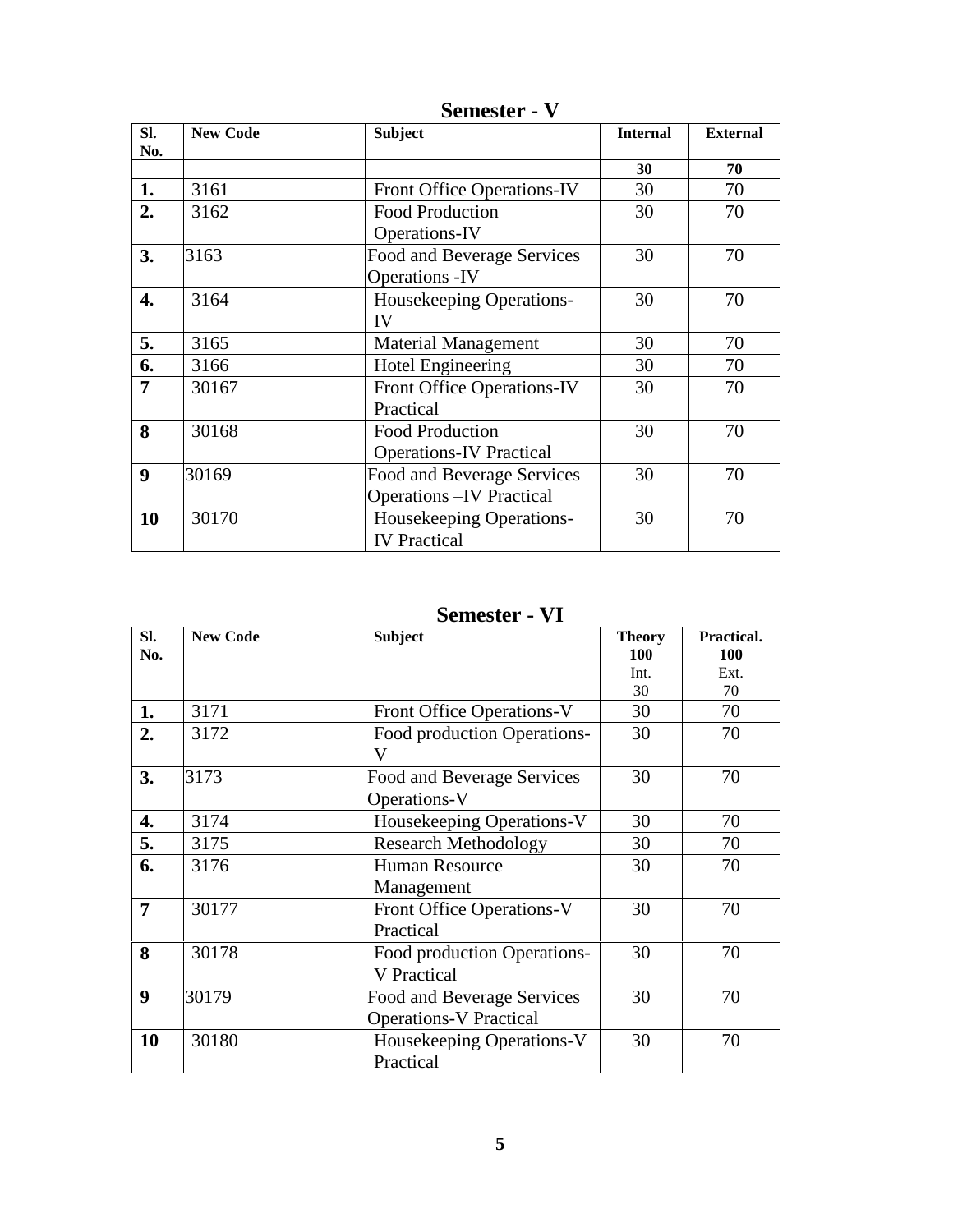### **Industrial Training (Eight Weeks):**

*The Student shall have to undergo a eight weeks industrial training in a leading hotel/resort property, duly approved by the institute. Though the institute may help the incumbent students in arranging their training in suitable institutions, the sole responsibility, in this context, will rest on the student. The student will have to submit a comprehensive training report in the Department, duly certified by the competent authority of the training institute. The reports will be evaluated by a panel of experts, (one internal and one external), who will also conduct viva voce on the same. The training report shall have to be submitted the report at least one month before commencement of the seventh semester examinations.* 

**Log Book Evaluation:** *While on the training, the students shall have to maintain a Log Book in the format prescribed by the Institute of Tourism & Hotel Management. The Log Book, to be submitted at least one month before commencement of 7rd semester examination by a panel of experts (One internal and one external).* 

|                |                 | Semester - VII                     |                 |                 |
|----------------|-----------------|------------------------------------|-----------------|-----------------|
| SI.            | <b>New Code</b> | <b>Subject</b>                     | <b>Internal</b> | <b>External</b> |
| No.            |                 |                                    |                 |                 |
| $\mathbf{1}$   | 4161            | Elective $-I$ (Food Production     | 30              | 70              |
|                |                 | Specialisation)                    |                 |                 |
| $\overline{2}$ | 4162            | Elective - I (Front Office         |                 |                 |
|                |                 | Specialisation)                    |                 |                 |
| 3              | 4163            | Elective – II (F & B Service       | 30              | 70              |
|                |                 | Specialisation)                    |                 |                 |
| 4              | 4164            | $Electric - II$ (Housekeeping      |                 |                 |
|                |                 | Specialisation)                    |                 |                 |
| 5              | 4165            | <b>Hotel Marketing</b>             | 30              | 70              |
| 6              | 4166            | Entrepreneurship                   | 30              | 70              |
|                |                 | Development                        |                 |                 |
| $\overline{7}$ | 4167            | <b>Financial Management</b>        | 30              | 70              |
| 8              | 4168            | <b>Event Management</b>            | 30              | 70              |
| 9              | 4169            | <b>Business Communication</b>      | 30              | 70              |
| 10             | 4170            | <b>Facility Planning</b>           | 30              | 70              |
| 11             | 40171           | <b>Elective I Practical (Food</b>  | 30              | 70              |
|                |                 | Production)                        |                 |                 |
| 12             | 40172           | <b>Elective I Practical (Front</b> |                 |                 |
|                |                 | Office)                            |                 |                 |
| 13             | 40173           | Elective II Practical ( $F & B$    | 30              | 70              |

**Semester - VII**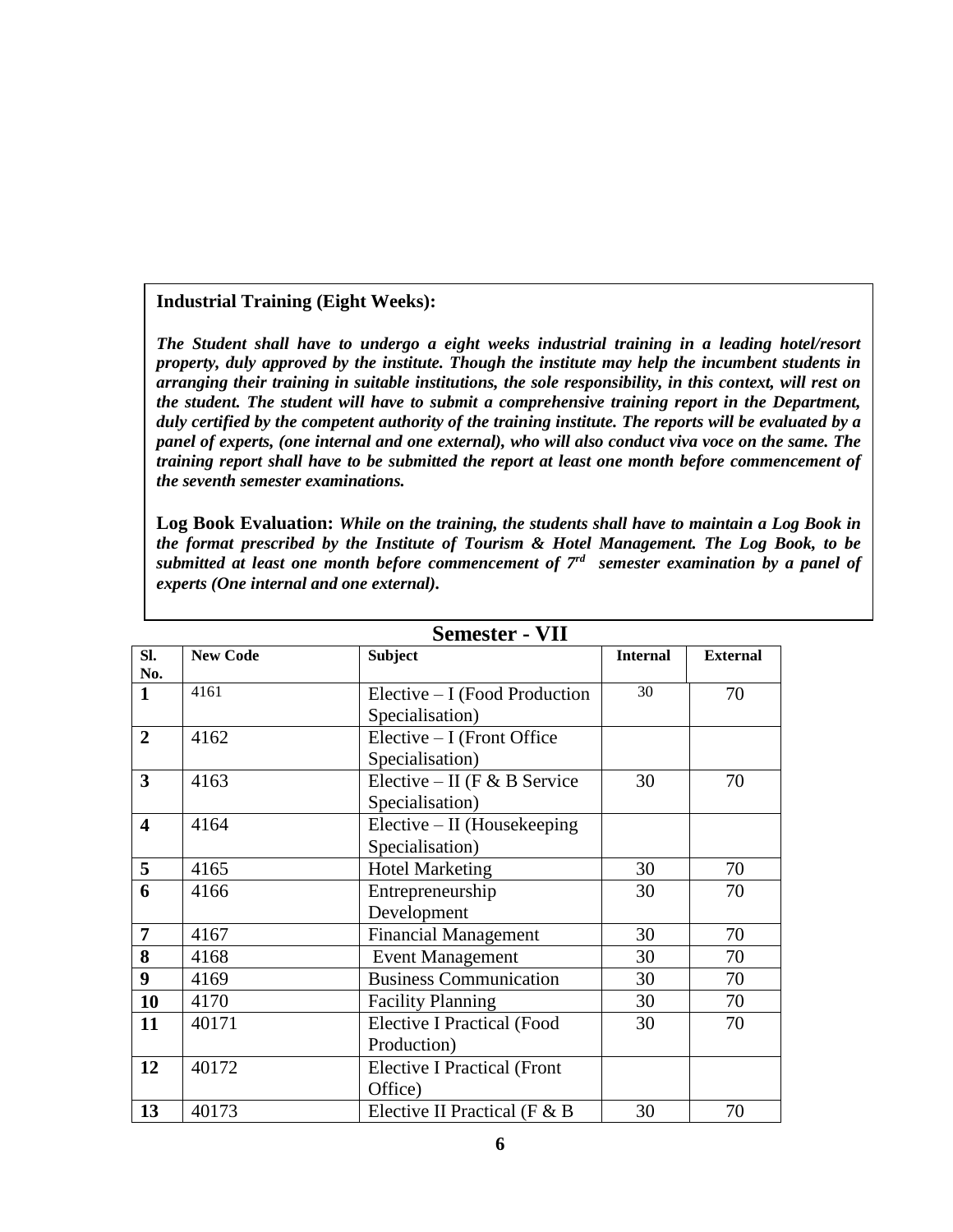|    |       | Service)                     |     |
|----|-------|------------------------------|-----|
| 14 | 40174 | <b>Elective II Practical</b> |     |
|    |       | (Housekeeping)               |     |
| 15 | 40175 | <b>Training Report</b>       | 100 |

**Students of BHM 7th Semester will have to opt for any two elective papers/Specialization Papers out of the four core areas of Hotel Management; i.e., Front Office, Food Production, F & B Service and House Keeping. The permitted combinations are as follows:**

- **Food Production + F & B services**
- **Housekeeping + Front Office**

#### **Extensive on the job training (Twenty Two Weeks):**

*The Student shall have to undergo a Twenty-Two weeks extensive on the job training in a leading hotel/resort property, duly approved by the ITHM. Though the institute may help the incumbent students in arranging their training in suitable institution, the sole responsibility to this effect, will rest on the student. The student will have to submit a comprehensive training report in the Department, duly certified by the competent authority of the training institute. The reports will be evaluated by a panel of experts, (one internal and one external), who will also conduct viva voce on the same. The training report shall have to be submitted latest by May first week of the concerned academic year.* 

### **Log Book:**

*While on the training, the students shall have to maintain a Log Book in the format prescribed by the Institute of Tourism & Hotel Management. The Log Book, to be submitted along with the training report, will be evaluated by the panel of experts (One internal and one external), other than the one constituted for evaluation of training report.*

#### *Dissertation Report:*

*At the outset of Sixth Semester, every Student shall be assigned an applied topic (problem) for Dissertation under the supervision of one of the faculty members of the Institute. The dissertation, duly certified by the concerned supervisor, shall have to be submitted by the students on the date notified by the Institute. A panel of two external experts shall evaluate the dissertation who will also conduct viva voce examination of the students on a duly notified date, scheduled not latter than third week of May of the concerned academic year*.